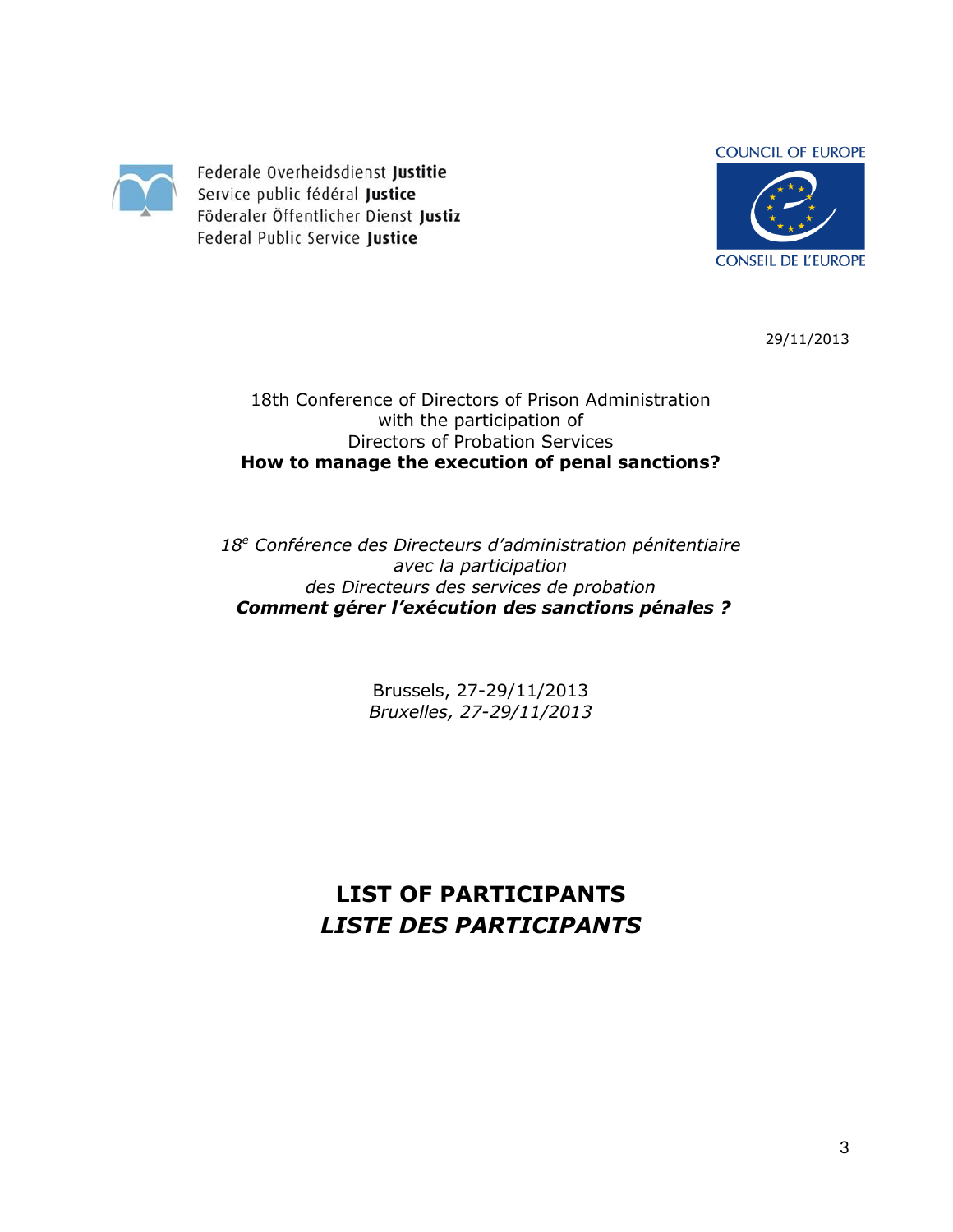# **COUNCIL OF EUROPE MEMBER STATES / ETATS MEMBRES DU CONSEIL DE L'EUROPE**

### **ANDORRA** */ ANDORRE*

- Mr Ismael ALARCON FERNANDEZ, Deputy Director, Andorra la Vella
- Ms Jamaica ARTUÑEDO MOURIÑO, Responsable of the management sentence section 'Àrea de Gestió de condemnes, Andorra la Vella

# **AUSTRIA** */ AUTRICHE*

- Ms Karin DOTTER-SCHILLER, Senior Public Prosecutor, Deputy Head of Department for Prison Service, Vienna

## **AZERBAIDJAN** */ AZERBAÏDJAN*

- Mr Madat GULIYEV, Deputy Minister of Justice, Director of the Penitentiary, Baku

# **BELGIUM** */ BELGIQUE*

- Ms Theodosia ANTONIADOU, Former teacher in Prison schools / Instructor of Adults, Brussels
- Mme Marie-Françoise BERRENDORF, Conseillère Générale de la Direction Appui juridique de l'administration pénitentiaire, Bruxelles
- Ms Kristel BEYENS, Professor, Criminology Vrije Universiteit, Brussels
- Mr Steven DE RIDDER, Assistant, Criminology Vrije Universiteit, Brussels
- Mme Annie DEVOS, Directrice générale des Maisons de Justice, Bruxelles
- M. Michel GEORGE, Directeur Régional Sud, Bruxelles
- Ms Nadia GOOSSENS, Judge, Gent
- M. Henri HEIMANS, Président de Chambre Cour d'Appel de Gand et Prés. CDS auprès de la prison de Gand
- M. Dirk JANSSENS, Directeur Régional Nord, Bruxelles
- M. Eric MAES, Chercheur à l'Institut National de la Criminalistique et de Criminologie (INCC)
- Mr Hans MEURISSE, Director General of the Prison Administration, Brussels
- Mme Els SNEIDERS, Conseiller Général, Bruxelles
- M. Vincent SPRONCK, Directeur de la prison de Forest, Bruxelles
- Mme Mathilde STEENBERGEN, Conseiller de l'Unité Politique auprès du Ministre de la Justice A. TURTELBOOM, Brussels
- Mme Kristel VAN DRIESSCHE, Conseiller Service juridique, Bruxelles
- Mr Werner VANHOUT, Advisor General of the Prison Administration, Brussels

# **BULGARIA** */ BULGARIE*

- Mr Mitko DIMITROV, General Director of General Directorate execution of sentences, Ministry of Justice, Sofia
- Ms Nadya RADKOVSKA, Head of department for international cooperation and training of staff, Sofia

# **CROATIA** */ CROATIE*

- Apologised / *Excusé*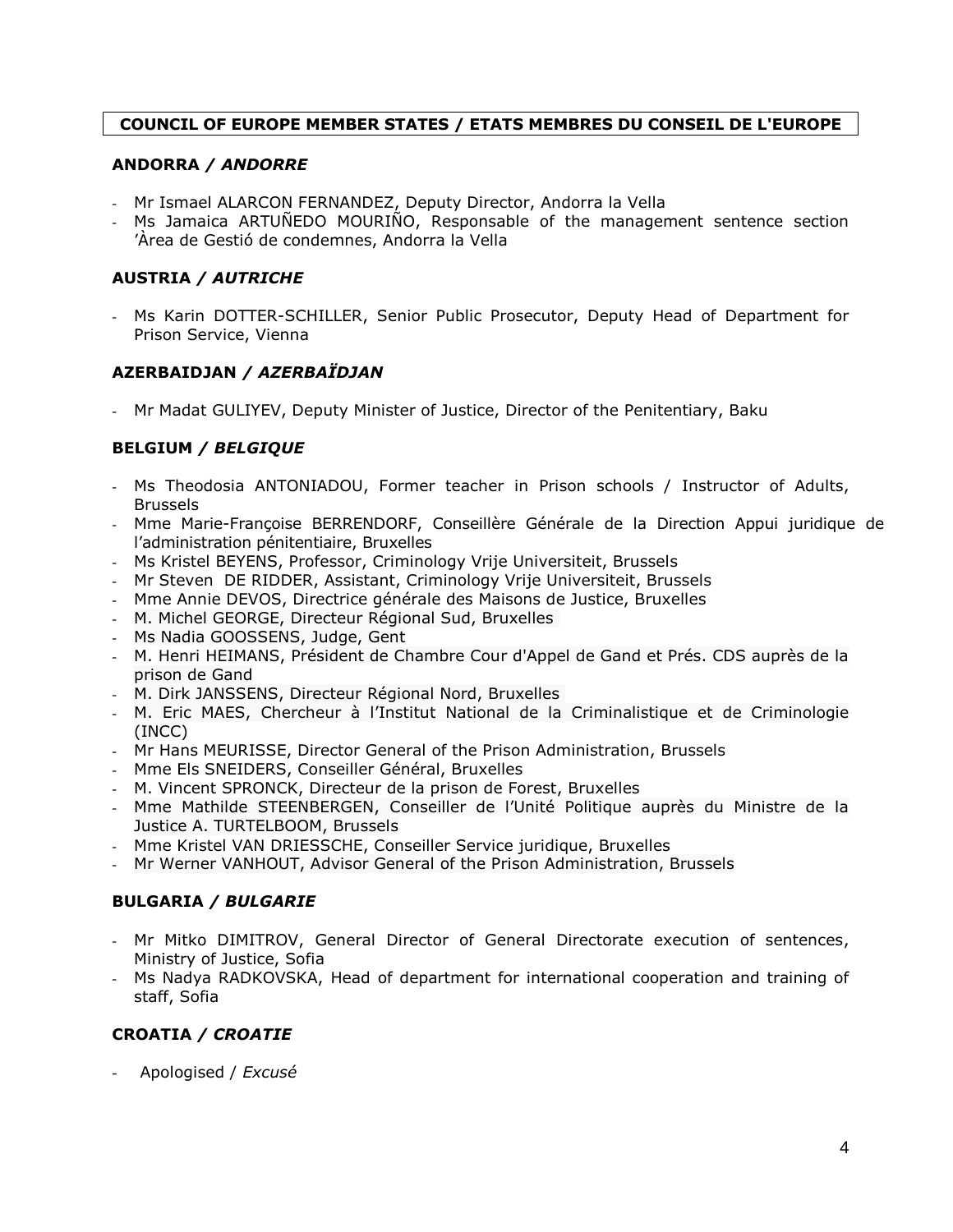# **CYPRUS** */ CHYPRE*

- Mr George TRYPHONIDES, Acting Director of Prison Department, Nicosia

# **CZECH REPUBLIC** */ RÉPUBLIQUE TCHÈQUE*

- Mr Petr DOHNAL, Col./Director General of the Prison Service, Prague
- Mr Robert KACER, Col./Deputy Director of Office of Director General of the Prison Service, Prague

# **DENMARK** */ DANEMARK*

Ms Annette ESDORF, Deputy Director-General, Ministry of Justice, Department of Prisons & Probation, Copenhagen

# **ESTONIA** */ ESTONIE*

- Mr Priit KAMA, Deputy Secretary-General, Head of Estonian Prison Administration
- Ms Diana KÕMMUS, Assistant to the Deputy Secretary-General, Ministry of Justice
- Ms Maret MILJAN, Head of the Rehabilitation Division, Prison Administration, Ministry of **Justice**

# **FINLAND /** *FINLANDE*

- Ms Kirsti KUIVAJÄRVI, Development Director, Helsinki
- Mr Esa VESTERBACKA, Director General, Helsinki

# **FRANCE** */ FRANCE*

- Mme Martine BIRLING, Responsable des relations internationales, Direction de l'administration pénitentiaire, Paris
- Mme Sophie BLEUET, Directrice interrégionale des services pénitentiaires, Bordeaux
- Mme Isabelle GORCE, Directrice de l'administration pénitentiaire, Ministère de la Justice, Paris
- M. Julien MOREL D'ARLEUX, Sous-directeur des personnes placées sous main de justice, Direction de l'administration pénitentiaire, Ministère de la Justice, Paris
- M. Philippe PEYRON, Directeur interrégional des services pénitentiaires PACA/CORSE, Marseille

# **GEORGIA** */ GÉORGIE*

- Mr Gela GELADZE, Deputy Head of National Probation Agency, Tbilisi
- Mr Mikheil GURTSKAIA, Head of Penitentiary Department, Ministry of Corrections and Legal Services, Tbilisi
- Mr Shalva KASRASHVILI, Main specialist at enforcement control, statistics and analyses division, Tbilissi
- Mr Teimuraz MAGRADZE, Deputy Head of National Probation Agency, Tbilisi

# **GERMANY** */ ALLEMAGNE*

- Ms Renate KUBICKI HALSKOV, Head of Division for prison and probation law, Berlin
- Mr Peter RECKLING, Federal Manager of DBH Association of Social Work, Criminal Justice and Criminal Policy, German Probation Service, Köln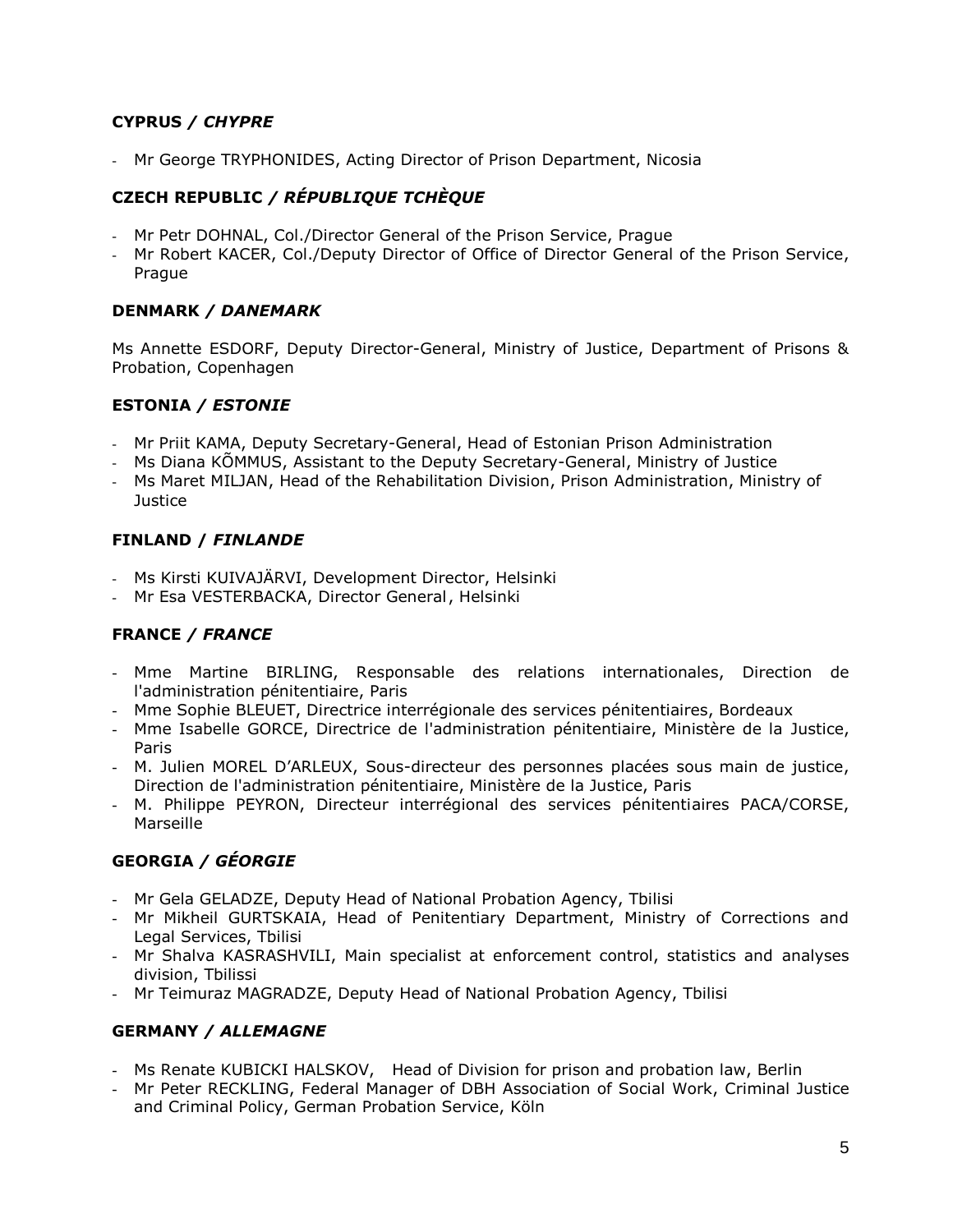## **HUNGARY** */ HONGRIE*

- Mr János SCHMEHL, the Deputy Director General for Security and Inmate Affairs, Budapest
- Mr Attila JUHÁSZ, Prison Governor, Budapest
- Mr András RADVÁNSZKI, Head of Coordination Department, Budapest

## **IRELAND** */ IRLANDE*

- Mr Michael DONNELLAN, Director General Irish Prison Service, Longford
- Mr Vivian GEIRAN, Director of Probation, Dublin

## **ITALY** */ ITALIE*

- Ms Alessandra BERNARDON, Responsible for International Relations Section, Department of Penitentiary Administration, Rome
- Mr Alessio GIACOPELLO, Head of Protocol Office, Office of the Head of Department, Department of Penitentiary Administration, Rome
- Mr Giovanni TAMBURINO, Head of Department of Penitentiary Administration, Rome

# **LITHUANIA** */LITUANIE*

- Ms Zydre LEBEDEVIENE, International relations, Vilnius
- Mr Arturas NORKEVICIUS, Director General, Vilnius

## **LUXEMBOURG** */ LUXEMBOURG*

- M. Dan BIANCALANA, Chargé de Direction du service de probation (SCAS/Parquet Général), Luxembourg
- Mr Vincent THEIS, Director CPL, Sandweiler
- Mr Michel LUCIUS, Deputy Director CPL, Sandweiler

# **MALTA** */ MALTE*

- Mr Natalino ATTARD, Director, Probation & Parole, Valletta

#### **REPUBLIC OF MOLDOVA /** *[REPUBLIQUE DE MOLDOVA](http://intranet.coe.int/jahia/Jahia/lang/en/Accueil/Protocol/Diplomatic_missions_and_Protocol_Lists/Diplomatic_Missions_#Moldova)*

- Mr Ghenadie CEBAN, Head of the External Relations Service, Central Probation Office, Chisinau
- Ms Ana DABIJA, Director of the Department of Penitentiary Institutions, Chisinau
- Mr Vasile IZIUMOV, Senior Advisor, Project Implementing and Foreign Relations Unit, Department of Penitentiary Institutions, Chisinau
- Ms Kliusin OLEG, Acting Head of the Economic Financial Directorate, Central Probation Office, Chisinau
- Mr Vladimir POPA, Head of the Central Probation Office, Chisinau

#### **NETHERLANDS** */ PAYS-BAS*

- Mr Peter HENNEPHOF, MSc, The Hague
- Mr Groeneveld JACOB, Director Prisons, The Hague
- Ms Karin KLAASSEN, Policy advisor, Amersfoort
- Mr Laurus VAN ESSEN, Policy officer at Reclassering, Utrecht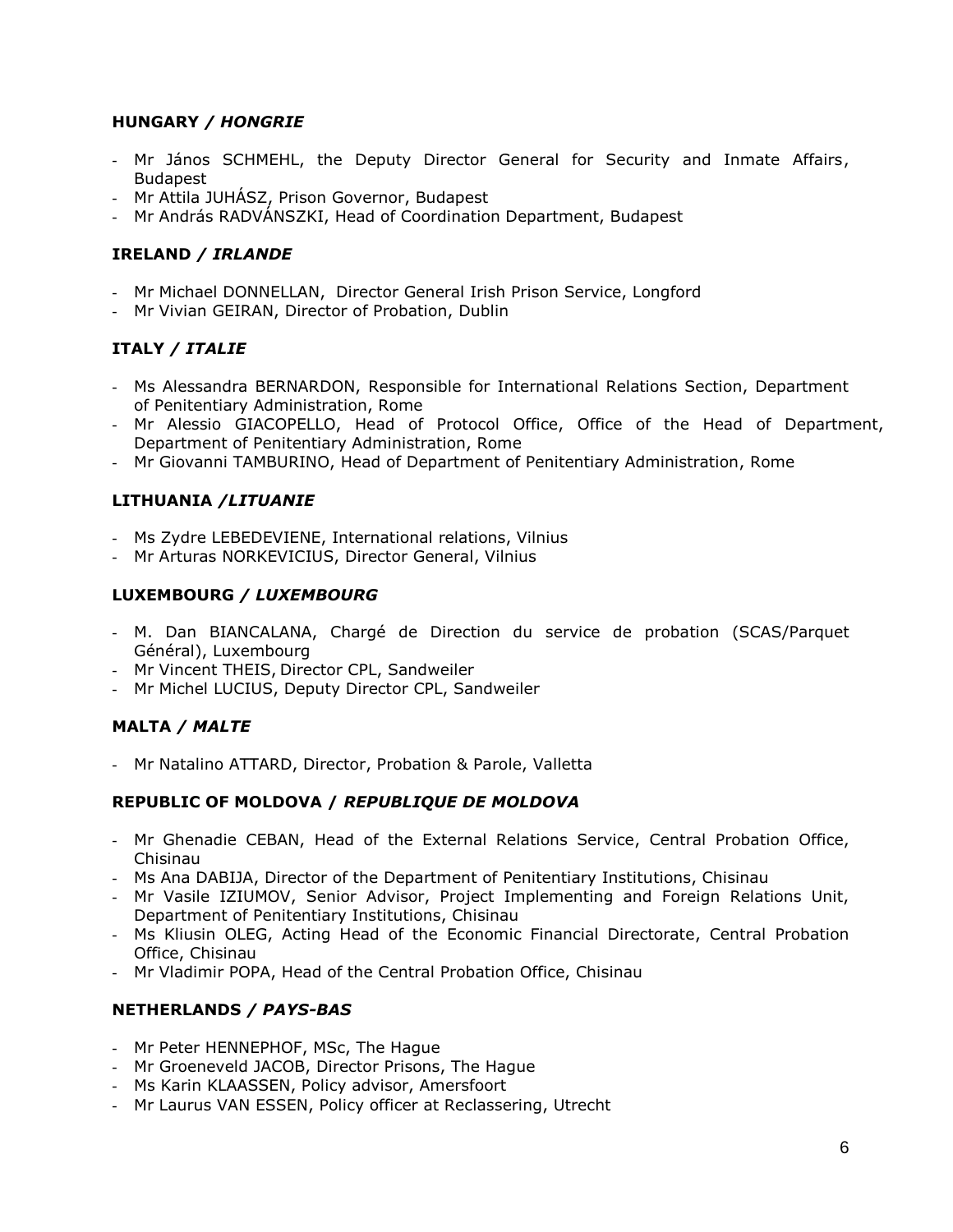- Mr Peter WAGENMAKER, Head of Unit Sanction and Probation Policy, The Hague

# **NORWAY /** *NORVÈGE*

- Mr Jon Sverre BRÅTHEN, Regional Director, Region East, Correctional Service, Lillestrøm
- Ms Marianne VOLLAN, Director General, Directorate of Norwegian Correctional Service, Lillestrøm

# **POLAND** */ POLOGNE*

- Mr Stanislaw CHMIELEWSKI, Undersecretary of State, Ministry of Justice, Warsaw
- Ms Ewa KANIGOWSKA-GEDROYĆ, Interpreter, Ministry of Justice, Warsaw
- Mr Jacek KITLINSKI, Deputy Director General of Polish Prison Service, Central Board of Prison Service, Warsaw
- Mr Miroslaw PRZYBYLSKI, Director, Judge, Ministry of Justice, Warsaw

# **PORTUGAL /** *PORTUGAL*

- Apologised / *Excusé*

# **ROMANIA** */ ROUMANIE*

- Mr Catalin Claudiu BEJAN, General Director National Administration of Penitentiaries, Bucharest
- Ms Iuliana Elena CARBUNARU, Director, Probation Directorate, Ministry of Justice, Bucharest
- Ms Carmen NECULA, Jha Counselor, Romanian Permanent representation to the EU, Brussels

#### **RUSSIAN FEDERATION /** *FEDERATION DE RUSSIE*

- Mr Gennady KORNIENKO, Director General of the Russian Penitentiary Service, Moscow
- Mr Valeriy MAXIMENKO, Head of the Private Office of the Director General, Moscow
- Mr Ivan TARANENKO, Senior expert, International Department, Federal Penal Service of Russia, Moscow

# **SAN MARINO /** *SAINT MARIN*

- Ms Maria Rita MORGANTI, Responsible of the Service of Probation, Borgo Maggiore

# **SLOVAKIA /** *SLOVAQUIE*

- Mr Eugen BALKO, Col. Director General, Bratislava
- Ms Petra MRVOVÁ, Maj. Senior Officer for International Co-operation, Bratislava

# **SLOVENIA /** *SLOVÉNIE*

- Ms Slava NOVAK, Head of the International Co-operation and Public Relations, Ljubljana
- Mr Dusan VALENTINCI, Director General, Ljubljana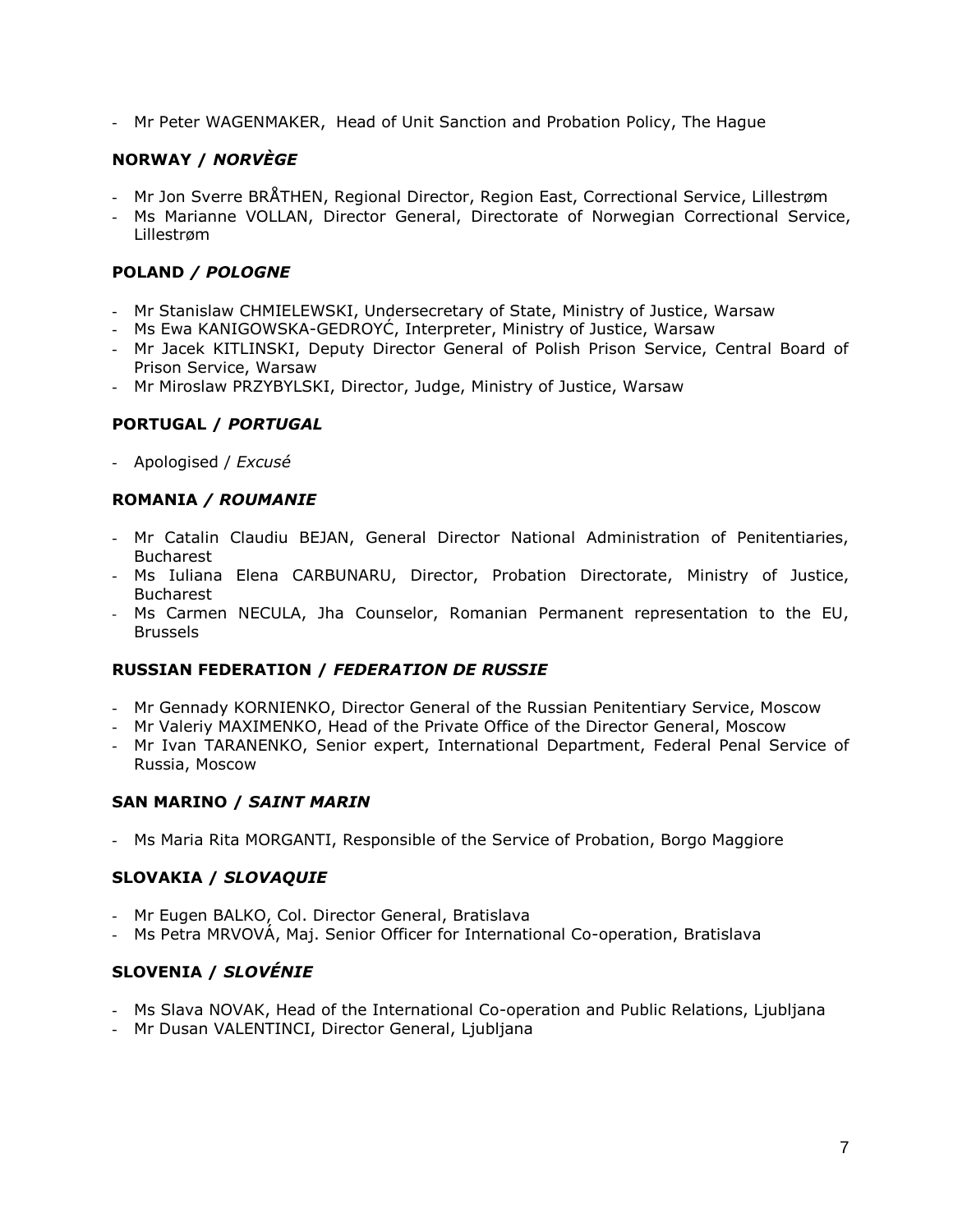## **SPAIN /** *ESPAGNE*

- Mr Soler PERE, Director General, Barcelona
- Mr Jose Maria PEREZ PEÑA, Deputy Director General of Penitentiary Inspection, Madrid
- Mr Andreu PUJOL, Business Development Manager, Barcelona
- Mr Angel YUSTE CASTILLEJO, General Secretary of Penitentiary Institutions, Madrid

## **SWEDEN** */ SUÈDE*

- Apologised / *Excusé*

#### **SWITZERLAND /** *SUISSE*

- Mr Victor GAEHWILER, General Director of Prisons, Canton of Zurich
- M. Walter TROXLER, Chef de l'Unité Exécution des peines et mesures, Office fédéral de la justice, Bern
- M. John ZWICK, Chef Suppléant, Unité Exécution des peines et mesures, Berne

## **TURKEY /** *TURQUIE*

- Mr Burhan ALICI, Judge, Deputy, Head of Probation, Ankara
- Mr Ibrahim USTA, Judge, Head of Probation, Ankara
- Mr Enis Yavuz YILDIRIM, Judge, General Director of Prison and Detention Houses, Ankara

#### **UKRAINE** */ UKRAINE*

- Mr Volodymyr RYDVAN, First Secretary, Ministry of Interior LO, Mission of Ukraine to the EU, Brussels

#### **UNITED KINGDOM** */ ROYAUME-UNI*

- Ms Sue Mc ALLISTER, Director General, Northern Ireland Prison Service, Belfast
- Mr Steve GORMAN, Head of Counter Terrorism NOMS, London
- Mr Michael SPURR, Chief Executive, London

#### **SPEAKERS /** *ORATEURS*

Parallel Panel Sessions / *Sessions d'ateliers parallèles* :

- Mr Rob ALLEN, Co-Director Justice and Prisons, London, United Kingdom
- Mme Marie-Françoise BERRENDORF, Conseillère Générale de la direction Appui juridique de l'administration pénitentiaire, Bruxelles, Belgique
- Ms Kristel BEYENS, Professor, Criminology Vrije Universiteit, Brussels, Belgium
- Mr Marc CERÓN, CEP President, Netherlands
- Mme Natalia DELGRANDE, Chercheur, Professeur, Institut de Criminologie et de Droit Pénal, Ecole des Sciences Criminelles, Lausanne, Suisse
- Mme Annie DEVOS, Directrice générale des Maisons de Justice, Bruxelles, Belgique
- Mr Michael DONNELLAN, Director General Irish Prison Service, Longford, Ireland
- Mr Steven DE RIDDER, Assistant, Criminology Vrije Universiteit Brussels, Belgium
- Mr Vivian GEIRAN, Director of Probation, Dublin, Ireland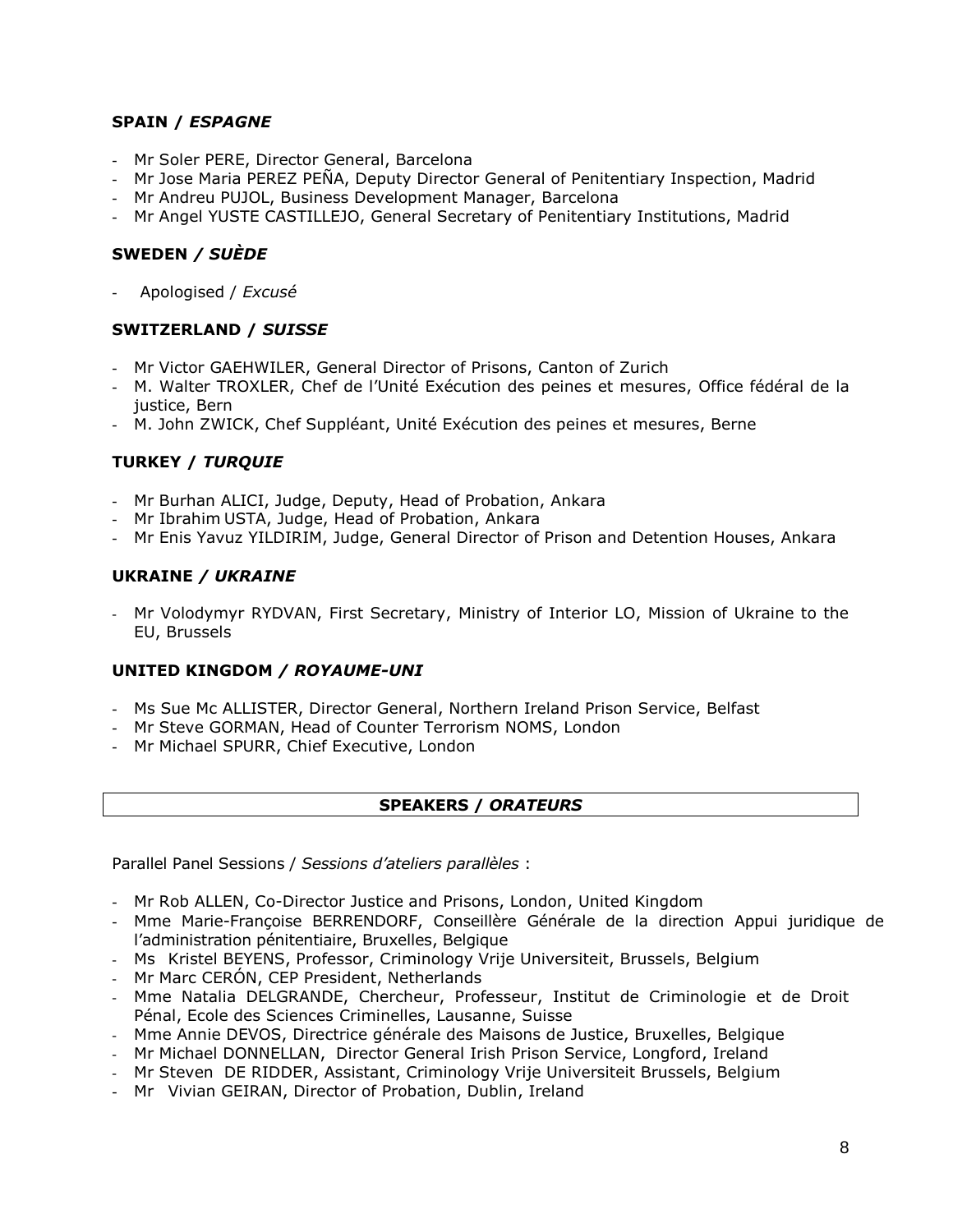- Mr Jörg JESSE, Director General Prison and Probation Administration, Acts of Clemency, Ministry of Justice MecklenburgSchwerin, Germany
- Mr Attila JUHÁSZ, Speaker, Eger, Hungary
- Mr Eugenio SELVAGGI, Deputy, Prosecutor General Court of Cassation, Rome, Italy
- M. Vincent SPRONCK, Directeur de la prison de Forest, Bruxelles, Belgique
- Mr Cyrus TATA, Professor, of Law and Criminal Justice, Centre for Law, Crime and Justice, The Law School, Glasgow, United Kingdom
- Mr Willem VAN DER BRUGGE, CEP Secretary General, Netherlands

## **MODERATORS /** *MODERATEURS*

#### **Panel I** */ Atelier I*

- Mr Hans MEURISSE, Director General of the Prison Administration, Brussels, Belgium
- Mr Mauro PALMA, Vice-chair of the PC-CP, Director, Adviser to the Minister of Justice, Minstry of Justice, Rome, Italy

## **Panel II** */ Atelier II*

- Mr Daniel FLORE, Director of Criminal Law, Ministry of Justice, Belgium
- Mr André VALLOTTON, Chair of the PC-CP, Switzerland

## **Panel III** */ Atelier III*

- Ms Alina BARBU, Head of Public Law Department, Drafting legislation Directorate, Ministry of Justice, Bucharest, Romania
- Mr Pavel STERN, Director, Czech Probation and Mediation Service, Ministry of Justice, Headquarters of Probation and Mediation Service, Prague, Czech Republic

#### **INTERNATIONAL ORGANISATIONS /** *ORGANISATIONS INTERNATIONALES*

#### **EUROPEAN COMMISSION / COMMISSION EUROPEENNE**

- Ms Jesca BENEDER, Legal Officer, Brussels, Belgium

#### **EUROPEAN ORGANISATION FOR PROBATION** */ ORGANISATION EUROPEENNE DE LA PROBATION (CEP)*

- Mr Marc CERÓN RIERA, President, European Organisation of Probation, The Hague, Netherlands
- Mr Willen VAN DER BRUGGE, Secretary General, Utrecht, Netherlands

# **EUROPEAN ORGANISATION OF PRISON AND CORRECTIONAL SERVICES (EuroPris)** */ ORGANISATION EUROPEENNE DE LA PRISON ET DES SERVICES CORRECTIONNELS (EuroPris)*

- Mr Pedro DAS NEVES, Board member Europris, Covilhã, Portugal
- Ms Kirsten HAWLITSCHEK, Executive Director, EuroPris, The Hague, Netherlands
- Mr Peter VAN DER SANDE, President ICPA/ Board member Europris, The Hague, Netherlands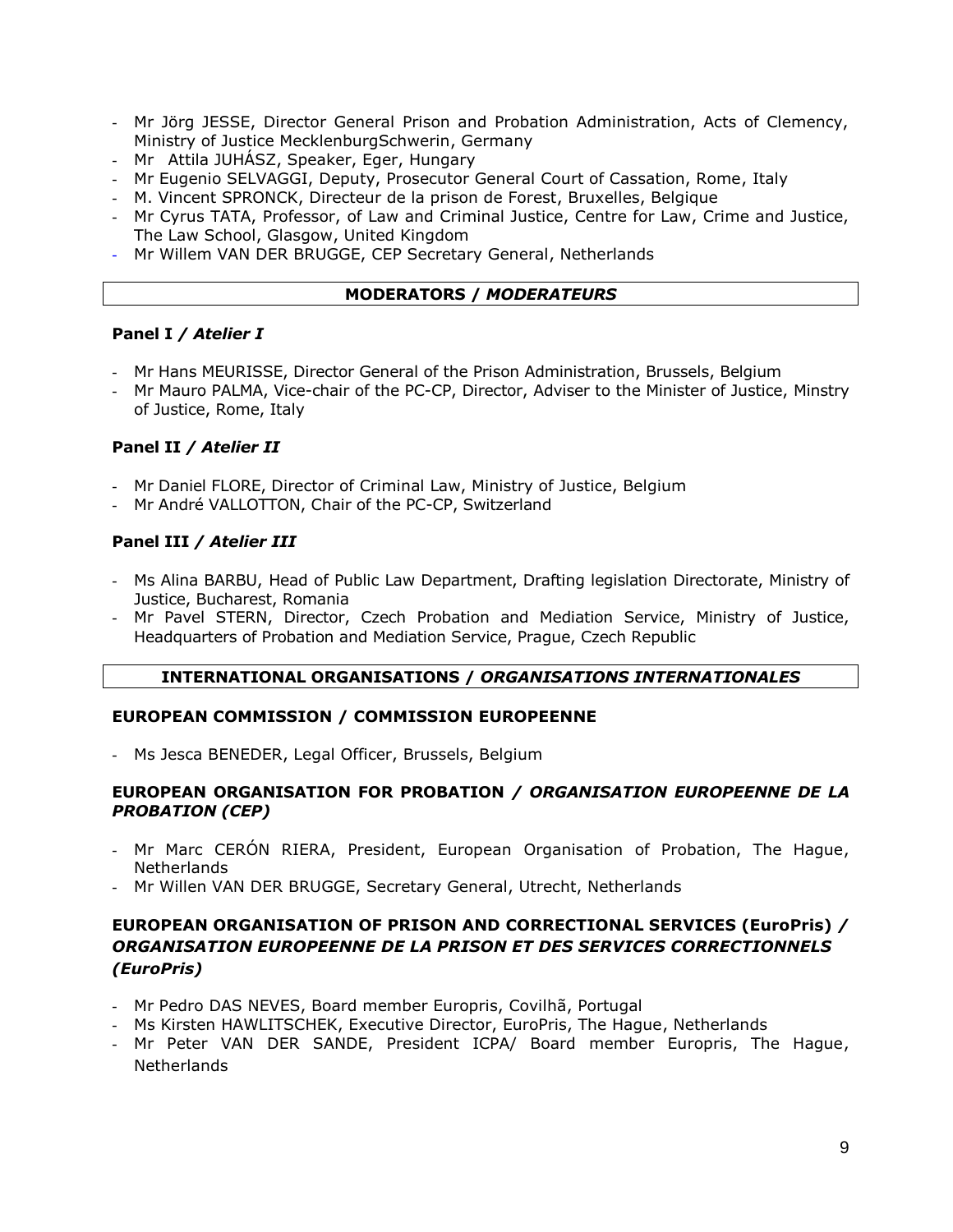# **COUNCIL OF EUROPE /** *CONSEIL DE L'EUROPE*

#### **EUROPEAN COURT OF HUMAN RIGHTS /** *COUR EUROPÉENNE DES DROITS DE L'HOMME*

- Mr Johannes SILVIS, Judge, European Court of Human Rights, Strasbourg, France

#### **COUNCIL OF EUROPE COMMITTEES AND MECHANISMS** *COMITÉS ET MÉCANISMES DU CONSEIL DE L'EUROPE*

#### **EUROPEAN COMMITTEE ON CRIME PROBLEMS (CDPC) /** *COMITÉ EUROPÉEN POUR LES PROBLÈMES CRIMINELS (CDPC)*

Mr Lorenzo SALAZAR, Chairman of the European Committee on Crime Problems, Judge, Director for International Criminal Affairs, Ministry of Justice, Italy

#### **EUROPEAN COMMITTEE FOR THE PREVENTION OF TORTURE (CPT) /** *COMITÉ EUROPÉEN POUR LA PRÉVENTION DE LA TORTURE (CPT)*

Apologised */ Excusé*

#### **COMMITTEE OF EXPERTS ON THE OPERATION OF EUROPEAN CONVENTIONS ON CO-OPERATION IN CRIMINAL MATTERS (PC-OC)** */ COMITE D'EXPERTS SUR LE FONCTIONNEMENT DES CONVENTIONS EUROPEENNES SUR LA COOPERATION DANS LE DOMAINE PENAL (PC-OC)*

Mr Eugenio SELVAGGI, Deputy Prosecutor General Court of Cassation, Rome, Italy

#### **CONSULTATIVE COUNCIL OF EUROPEAN JUDGES /***CONSEIL CONSULTATIF DE JUGES EUROPEENS* **(CCJE)**

- Mr Paul MAFFEI, Advisor at the Court of Cassation, Belgium

#### **CONSULTATIVE COUNCIL OF EUROPEAN PROSECUTORS /***CONSEIL CONSULTATIF DE PROCUREURS EUROPEENS* **(CCPE)**

- Ms Jana ZEZULOVA, Public Prosecutor at the Supreme Public Prosecutors Office, Brno, Czech Republic

#### **COUNCIL FOR PENOLOGICAL CO-OPERATION (PC-CP) /** *CONSEIL DE COOPÉRATION PÉNOLOGIQUE (PC-CP)*

- Ms Alina BARBU, Chief of service, Public law division, Directorate of Drafting legislation, Ministry of Justice, Bucharest, Romania
- Mr Harald FØSKER, Director of International Cooperation, Directorate of Norwegian Correctional Service, Lillestrøm, Norway
- Mr Antanas JATKEVIČIUS, Head of Criminal and Administrative Law Unit, Legal Department, Office of the Parliament, Vilnius, Lithuania
- Mr Joerg JESSE, Director General Prison and Probation Administration, Acts of Clemency, Ministry of Justice, Mecklenburg- Western Pomerania, Germany
- Ms Irene KOECK, Director, Senior Public Prosecutor, Federal Ministry of Justice, Vienna, Austria